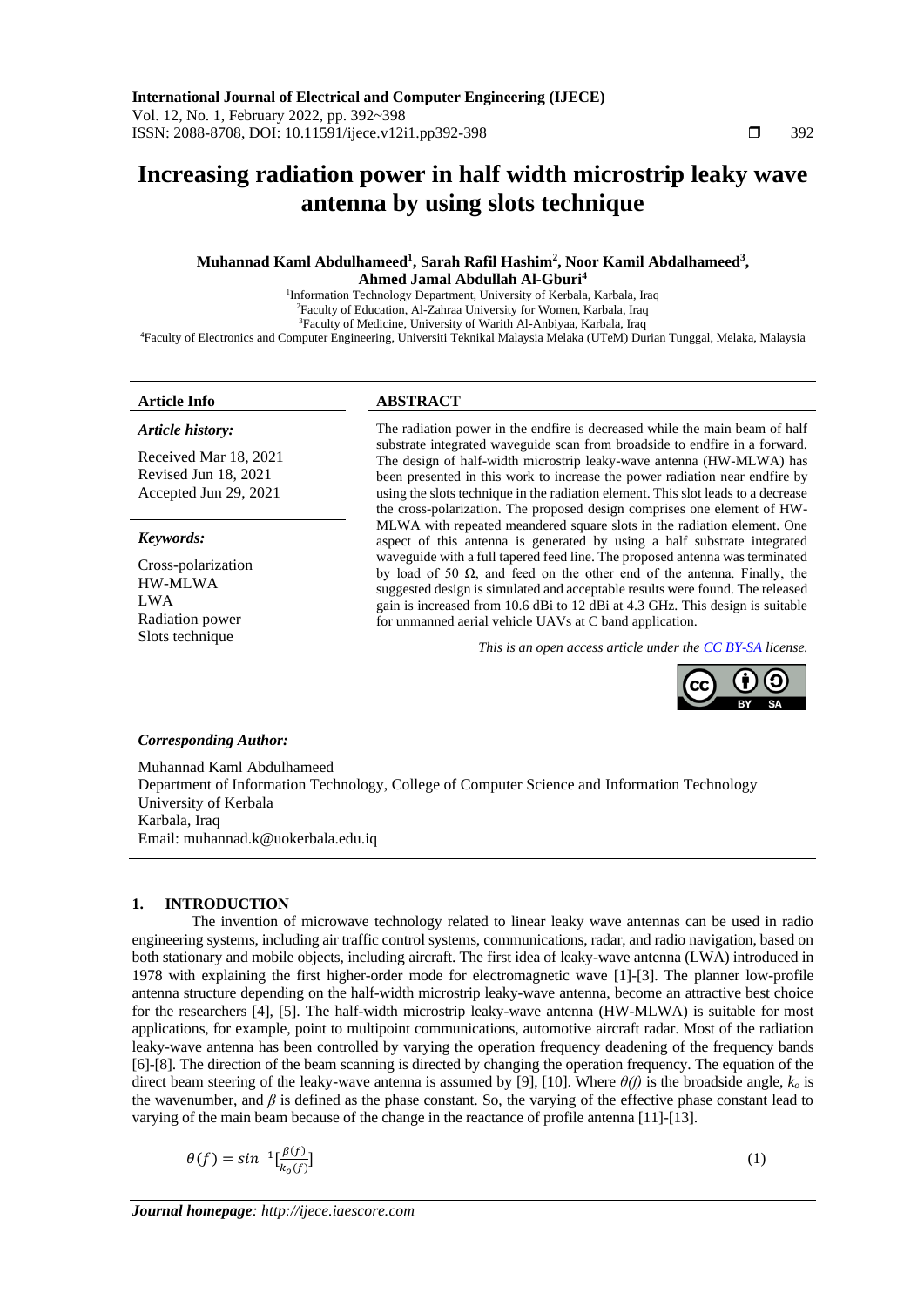The beam steering or scanning technique in most communication systems depends on the changing of operating frequency [14]. However, some methods of control radiation pattern by changing the feed position of the microstrip line. The radiation pattern is changed by using the slot technique. The radiation pattern control in the half-width microstrip LWA is changed by using the diode switch technique. Each case has a different angle of the main beam, and the radiation pattern change by changing the switch diode cases. When the change of lumped element of the microstrip line leads to a change in the main beam direction, this varying depends on the value of the lumped element (inductance, capacitance, and resistance) [15]-[18]. According to the short and open circuit for the microstrip line, the microstrip leaky-wave antenna is loaded by the stop lumped element to control the radiation pattern. One of the most important control techniques is using the varactor diode with a microstrip line and using the biasing voltage to control the varactor diode, leading to the head of the main beam direction [19], [20]. The space between the stub loads it's very effective for the direction of the main beam. The composite right left hand of microstrip leaky-wave antenna using the slots for controlling the pattern by altering the operation frequency [21]-[23]. Archbold *et al.* has used the transverse resonance in [24] for determining the suitable capacitance to achieve the main beam at a demanded angle. Over the operating frequency range, the main beam of (HW-MLWA) was steered at a fixed frequency. Using lumped capacitors to load the microstrip edge, the beam has been pointed in the wanted direction.

In this article, the half-width microstrip leaky-wave antenna was proposed to control the radiation pattern by using the zigzag slots technique. By changing the operation frequency, the direction of the main beam has been altered. Thus, a change in the operating frequency leads to a change in the antenna reactance instead of variation in the radiation pattern power direction.

#### **2. CONFIGURATION OF ANTENNA**

The proposed half-width microstrip LWA is shown in Figure 1(a) (perspective view). This design is modified for half leaky width wave with zigzag unit cell slots. The Rogers RT5880 uses as substrate and tan  $(\delta)=0.00090$ , and  $(\epsilon=-2.2)$ . The length (L) of the substrate is 230 mm (3.26  $\lambda_0$ ), and the width of the substrate is 45 mm (0.71  $\lambda_0$ ). The thickness of Rogers RT5880 is 1.575 mm, and the wavelength ( $\lambda_0$ ) for the free space is 4 GHz for the application of the C band. The dimensions of the microstrip patch are 180 mm for the length of the microstrip line and 10 mm for the width of the microstrip patch. The proposed HW-MLWA is fed from one side by using a stander SMA connector, as shown in Figure 1(b) and 1(c). The feed line length  $l_{ps}$  and width  $w_f1$  are (4.54 and 4.1) mm, respectively. This type of connector has low losses at a higher frequency, and the impedance of this connector is very low [25], [26]. The other side of the microstrip line is terminated by the lumped element using the 50 ohms loaded to prevent any electromagnetic reflection. On the other hand, to get good impedance between connector and microstrip line. The proposed design of the microstrip line is connected with the ground by a vias connector in order to force the microstrip line for working in the first higher-order mode for electromagnetic wave [27] the dimension of via according to this equations.

$$
P > 0.2\lambda_o, \frac{P}{D} \le 0.5\tag{2}
$$

The space between every two vias (P) is 2 mm, and the diameter of vias is 0.9 mm. Therefore, the distance between the first and the edge line towards the fed port (S) is 3 mm. This space is significant to reflect the electromagnetic wave towards the microstrip line. The input impedance of HW-MLWA can be calculated by using (3)-(5). The technical method is implementing electronic control for the maximum radiation pattern of the LWA according to the circular waveguide, which has a longitudinal slot.

$$
Z_{in} = Z_w \left[ \frac{Z_L + Z_w \tanh(\gamma L)}{Z_w + Z_L \tanh(\gamma L)} \right]
$$
\n(3)

$$
Z_{w} = 8Z_{o}sin^{2}\left(\frac{\pi y}{w_{eff}}\right)\frac{k_{o}h}{kw_{eff}}\sqrt{\frac{\mu_{r}}{\varepsilon_{r}}}
$$
\n(4)

$$
Q_f = \frac{1.23}{\left[1 + 0.12 \left(\frac{l_u}{wp}\right) - 1\right)^{0.9}\right]}
$$
(5)

The leaky-wave antenna contains a round, dielectric-filled waveguide with a longitudinal slot, symmetrically tapering from the center to the edges, an absorbing load placed directly short-circuited end of the waveguide, open ring electrodes, thin compared to the operating wavelength, placed inside the waveguide on equal.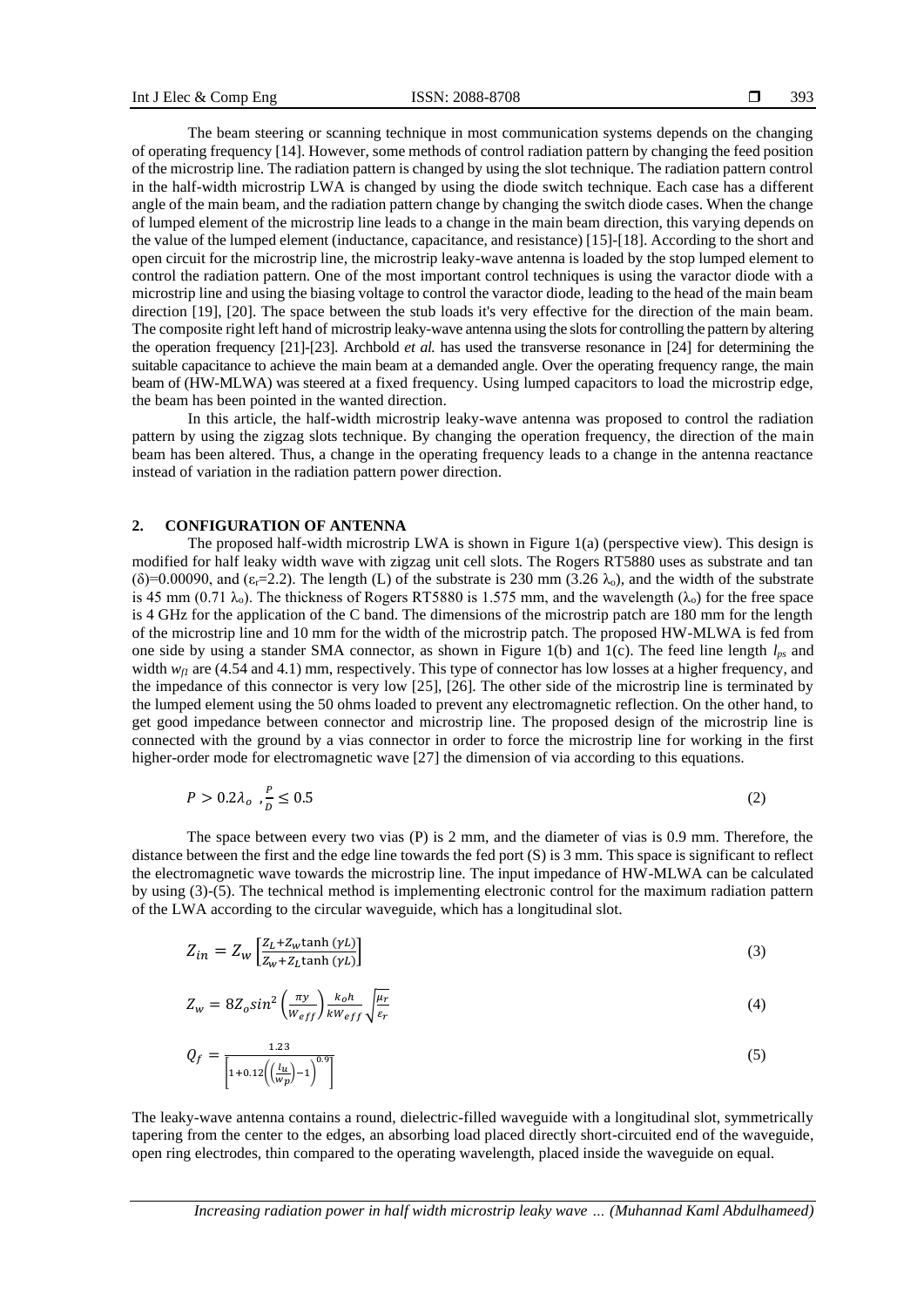

Figure 1. Half-width microstrip LWA; (a) perspective view, (b) top view matching load with slots, (c) port and slot dimensions

# **3. RESULTS AND DISCUSSION**

The controlling of the main beam is dependent on the sweeping operating frequency. Each state of the frequency leads to change the reactance of the profile microstrip antenna, then change the phase constant of the microstrip leaky-wave antenna (half-width), which change the main beam according to (1). For example, the state 1 at 4 GHz, the main beam direction is  $19<sup>o</sup>$ , and the directivity is 11 dB, while state 2, when the sweeping frequency from 5 to 4.1 GHz, the direction is equal to  $25^\circ$ , and the directivity is 11.5 dB. In-state 3, the directivity is increased when the operation frequency increased. Also, the radiation pattern direction is 29<sup>o</sup>. The state 4, 5 and 6, the directivity increased with the operating frequency [28], [29]. In-state 7, the directivity was decreased because the radiation power loss in the endfire of the microstrip line is evident in Table 1 and Figure 2. An etched slot has been placed in the HW–MLWA radiation element for realizing a wideband antenna. The slots have a negligible effect on the radiation pattern and do not raise the antenna size. The slot shape and position have to be appropriate on the LWA. Hence, the meandering slot equivalent circuit has inductance, and it is a series joined to another shunt inductance.

| Table 1. Selected seven case of sweeping frequency |                                       |                                                             |                                 |                                              |                  |
|----------------------------------------------------|---------------------------------------|-------------------------------------------------------------|---------------------------------|----------------------------------------------|------------------|
| State No.                                          | Sweeping operating<br>frequency (GHz) | Main Beam Direction<br>(Degree) without<br>meandering slots | Main Beam<br>Direction (Degree) | Directivity (dB) without<br>meandering slots | Directivity (dB) |
|                                                    |                                       | 70                                                          | 19°                             | 10                                           |                  |
|                                                    | 4. I                                  | $22^{\circ}$                                                | $25^\circ$                      | 10.3                                         | 11.5             |
|                                                    | 4.2                                   | $25^\circ$                                                  | $29^\circ$                      |                                              | 12               |
|                                                    | 4.3                                   | $27^\circ$                                                  | $30^\circ$                      | 11.4                                         | 12.6             |
|                                                    | 4.4                                   | $29^\circ$                                                  | $33^\circ$                      | 11.9                                         | 13               |
|                                                    | 4.5                                   | $35^\circ$                                                  | $39^\circ$                      | 12.4                                         | 13               |
|                                                    | 4.6                                   | $41^\circ$                                                  | $45^{\circ}$                    | 11.9                                         | 12.4             |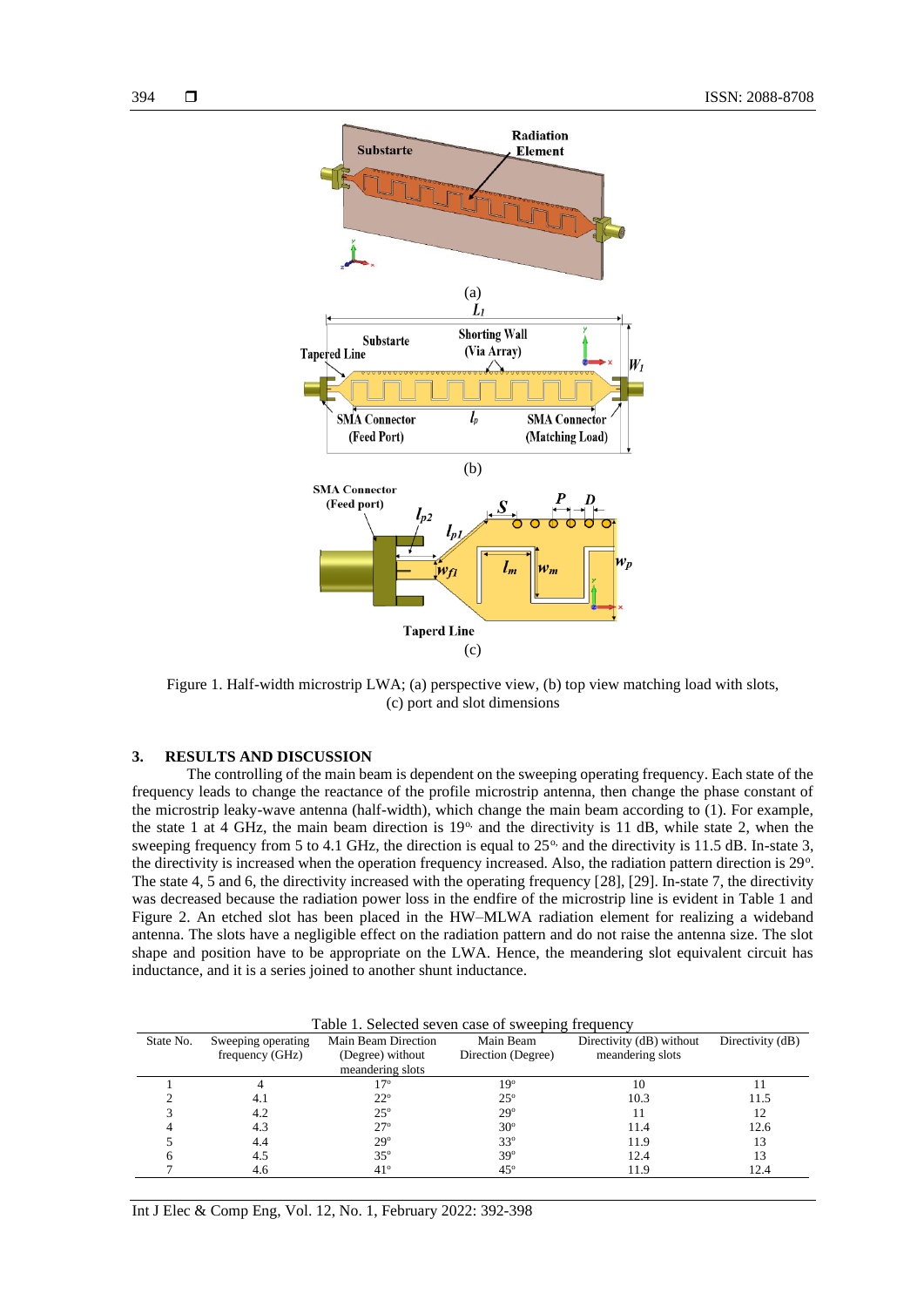In Figure 3, the radiation pattern (main beam direction) of state 1 and 2 are  $19^{\circ}$  and  $25^{\circ}$  respectively. The simulation result according to H- plane and the phi is equal to zero. When microstrip LWAs are designed by analyzing the complex factors of characteristic impedance input, all the value of these parameters depends on the antenna's reactance profile.

The optimum values of parameter antenna by using the parametric study method. In-state 6 and 7, the radiation pattern is 39° and 45°, respectively. The primary factor of the microstrip line is complex propagation constant change by changing the reactance between microstrip patch and ground plane. The electromagnetic file becomes zero between the patch microstrip line of the proposed antenna and the ground plane, that's means the antenna working in the first higher-order mode. The vias make a short circuit between the patch microstrip line of the leaky-wave antenna and the ground plane. According to phase constant, when getting the similar reactance of two cases that means to get the same main beam direction according to phase constant [30]-[33]. Each slot in the microstrip line led to increasing in the electric field then led to increasing the gain of the proposed antenna [34]. In Figure 4 the simulation of realized gain with the main beam direction-the recognized gain decrease when the operation frequency increase. The maximum realized gain at 4.4 GHz is equal to 13 dB, and the minimum gain is 11 dB at 4 GHz. In Figure 4 the realized gain decrease with an increase in the degree of main beam direction. The electric field of the microstrip leaky-wave antenna is decreased in endfire, leading to reduced radiation power.



Figure 2. Directivity of suggested antenna with the main beam direction when sweeping frequency between 4 GHz to 4.6 GHz



Figure 3. Radiation patterns of the proposed antenna on the H-plane (x-z plane) for states 1, 2, 6, and 7 (Phi=0)

*Increasing radiation power in half width microstrip leaky wave … (Muhannad Kaml Abdulhameed)*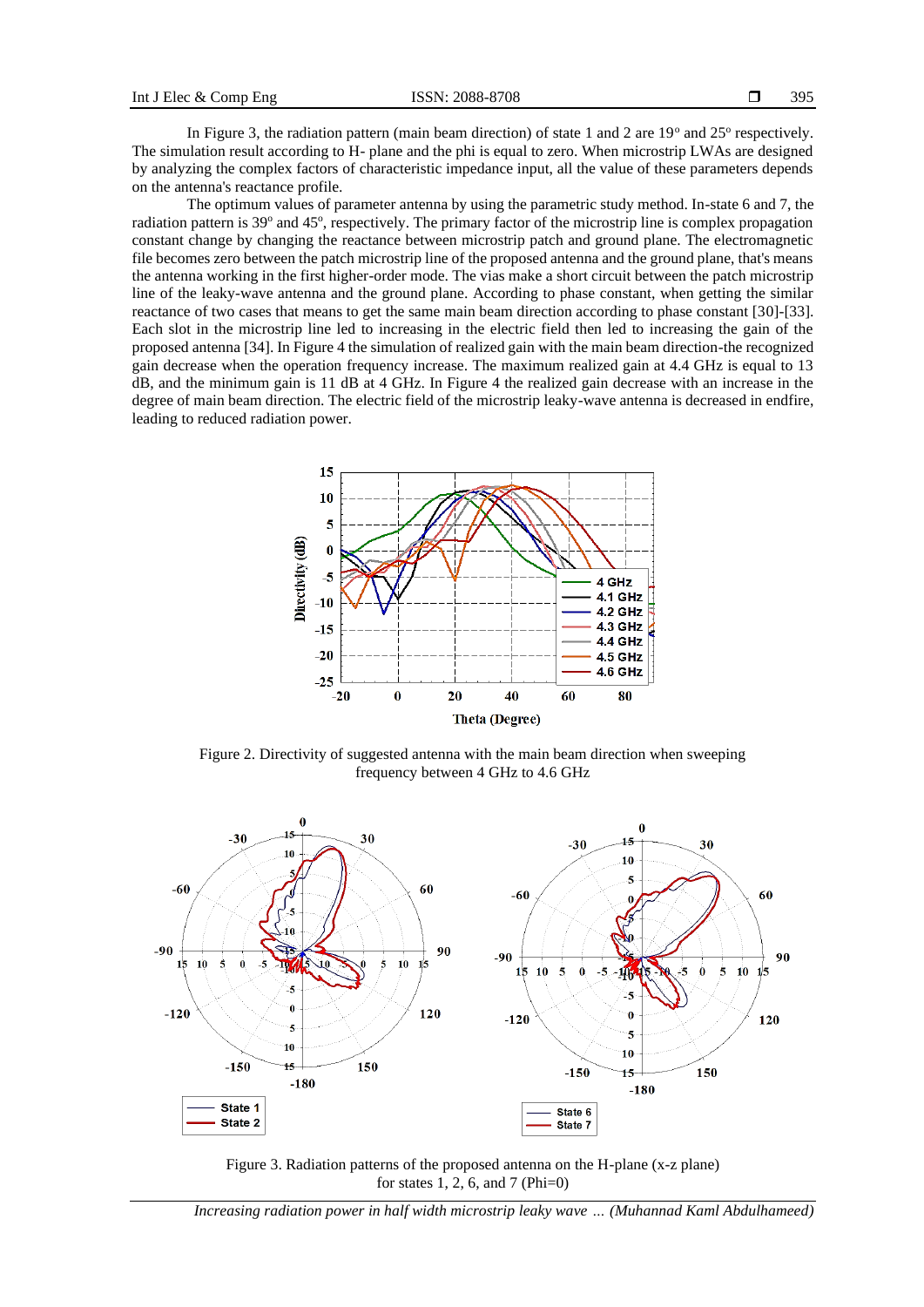

Figure 4. Simulated of proposed antenna gain of the half width microstrip LWA

The cross-polarization has been increased when the beam scans were neared to endfire [35], and beyond it to the forward direction, as shown in Figure 5. It is a central problem of a uniform HW-MLWA1 without using any slots. The radiation of the microstrip line is polarized in the x-direction, while the polarization in the y-direction is for the radiation of the uniform HW-MLWA1 in the free edge. So, it is necessary to find an appropriate way to reduce cross-polarization while keeping the distance between slots. For minimizing the cross-polarization, a slop shaped slot has been added periodically as the meandered square. The cross-polarization level of uniform HW-MLWA1 and periodic HW-MLWA2 at state 1 are –9.45 and –16.21 dB respectively, when the main lobe points close to the broadside. As a result, the maximum realized gain is equal to 13 dB for the beam direction at 33. Thus, the radiation efficiency of microstrip LWA is changing in changing the direction of the main beam. In Figure 6, the maximum value of radiation efficiency has been achieved if the main lobe direction is close to broadside. However, the efficiency is decreased when nearing the main lobe to the endfire, which means the electromagnetic field is attenuate near the endfire.



Figure 5. Cross polarization for the HW–MLWA1 and HW-MLWA2, concerning co-polarization level

Figure 6. The efficiency of the suggested antenna for the seven states at 4.2 GHz

#### **4. CONCLUSION**

The practical phase constant in the half-width microstrip leaky-wave antenna is changed by changing the reactance profile of the microstrip antenna due to altering the operation frequency. The radiation power is increase by increasing the electric field in the endfire. The realized gain increase near broadside, the maximum value is 13 at  $33^\circ$ , and its decrease at endfire is equal to 11 dB at 4 GHz. The controlling radiation pattern by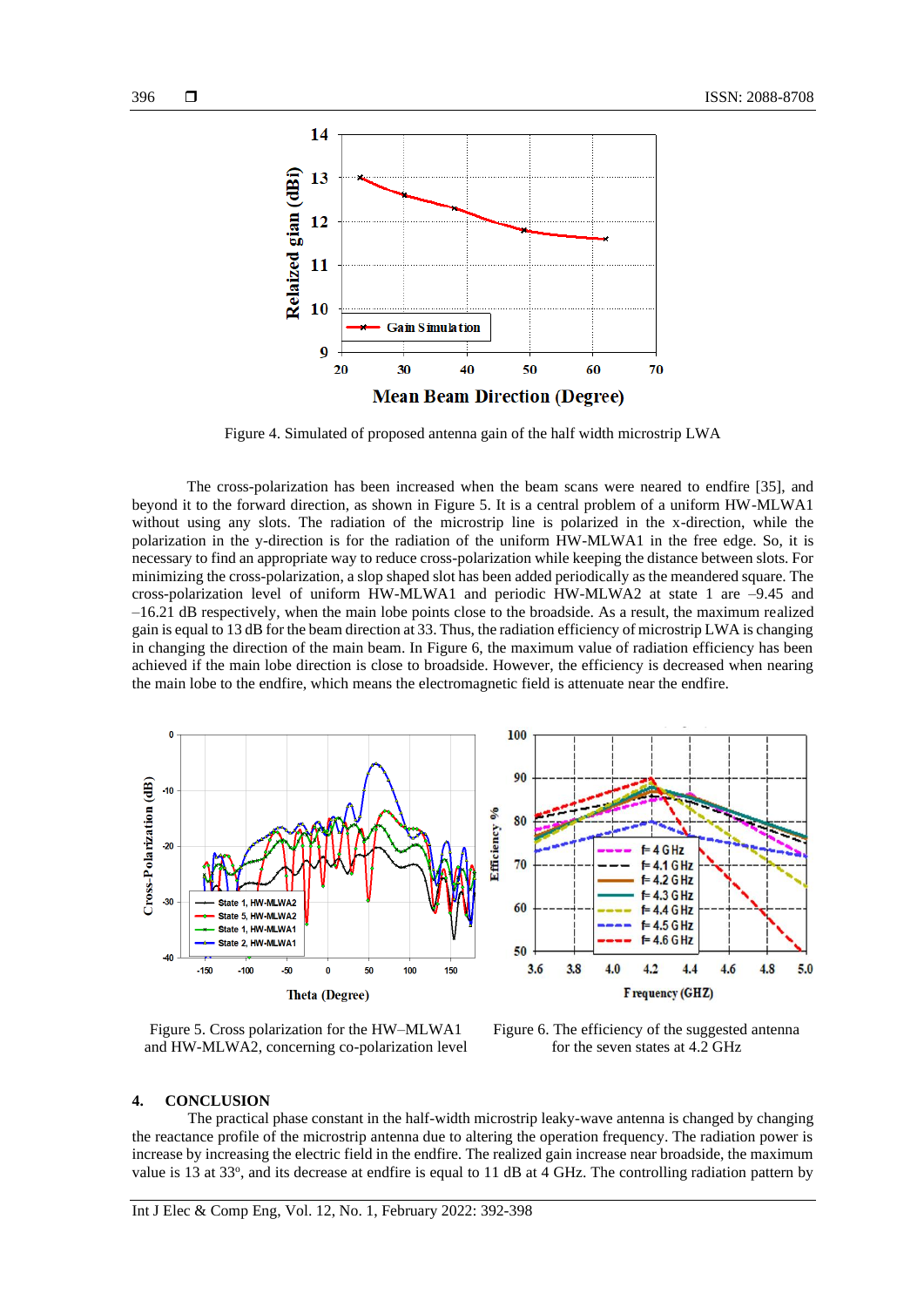sweeping the frequency between 4 GHz to 4.6 GHz led to main beam direction scanning between  $19^{\circ}$  to  $45^{\circ}$ . The proposed antenna is a non-reconfigurable periodic structure by using the unit cell is contain slots technique. The slots technique led to an increase in the electric field in the microstrip line, increasing the radiation power in the endfire. Thus, the proposed design provided control of the radiation pattern in the C band application.

#### **REFERENCES**

- [1] H. Ermert, "Guiding and radiation characteristics of planar waveguides," *1978 8th European Microwave Conference*, 1978, pp. 94-98, doi: 10.1109/EUMA.1978.332520.
- [2] M. K. Abdulhameed *et al.,* "Radiation control of microstrip patch antenna by using electromagnetic band gap," *International Journal of Electronics and Communications (AEÜ),* vol. 110, 2019, Art. no. 152835, doi: 10.1016/j.aeue.2019.152835.
- [3] Z. Zakaria, M. A. Mutalib, A. R. Othman, M. M. Ismail, M. S. M. Isa, and N. A. Zainuddin, ["Suspended stripline structure \(SSS\)](https://scholar.google.com/citations?view_op=view_citation&hl=en&user=SP8_o3EAAAAJ&citation_for_view=SP8_o3EAAAAJ:u-x6o8ySG0sC)  [microwave bandpass filter with defected stripline structure \(DSS\),"](https://scholar.google.com/citations?view_op=view_citation&hl=en&user=SP8_o3EAAAAJ&citation_for_view=SP8_o3EAAAAJ:u-x6o8ySG0sC) *Advanced science letters*, vol. 20, no. 2, pp. 469-472, 2014, doi:10.1166/asl.2014.5350.
- [4] K. D. Karmokar and K. P. Esselle, "Periodic U-slot-loaded dual-band half-width microstrip leaky-wave antennas for forward and backward beam scanning," *IEEE Transactions on Antennas and Propagation*, vol. 63, no. 12, pp. 5372–5381, 2015, doi: 10.1109/TAP.2015.2490252.
- [5] A. M. Dinar, A. S. M. Zain, and F. Salehuddin*,* ["Comprehensive identification of sensitive and stable ISFET sensing layer high-k](https://scholar.google.com/citations?view_op=view_citation&hl=en&user=ecrmsRcAAAAJ&citation_for_view=ecrmsRcAAAAJ:qjMakFHDy7sC)  [gate based on ISFET/electrolyte models,"](https://scholar.google.com/citations?view_op=view_citation&hl=en&user=ecrmsRcAAAAJ&citation_for_view=ecrmsRcAAAAJ:qjMakFHDy7sC) *International Journal of Electrical and Computer Engineering (IJECE)*, vol. 9, no. 2, pp. 926-933, doi: 201910.11591/ijece.v9i2.pp926-933.
- [6] M. K. Abdulhameed, M. S. M. Isa, Z. Zakaria, and M. K. Mohsen, "Controlling the radiation pattern of patch antenna using switchable EBG," *TELKOMNIKA (Telecommunication Computing Electronics and Control),* vol. 16, no. 5, pp. 2014-2022, 2018, doi: 10.12928/TELKOMNIKA.v16i5.10443.
- [7] N. Nasimuddin, Z. N. Chen, and X. Qing, "Substrate integrated metamaterial-based leaky-wave antenna with improved boresight radiation bandwidth," *IEEE Transactions on Antennas and Propagation,* vol. 61, no. 7, pp. 3451-3457, 2013, doi: 10.1109/TAP.2013.2256094.
- [8] A. M. Dinar, A. S. M. Zain, and F. Salehuddin*,* ["utilizing of cmos isfet sensors in dna applications detection: a systematic review,](https://scholar.google.com/citations?view_op=view_citation&hl=en&user=ecrmsRcAAAAJ&citation_for_view=ecrmsRcAAAAJ:2osOgNQ5qMEC)" *Journal of Advanced Research in Dynamical and Control Systems,* vol. 10, no. 4, pp. 569-581, 2018.
- [9] Y. M. Zeain *et al.,* "Design of a wideband strip helical antenna for 5G applications," *Bulletin of Electrical Engineering and Informatics (BEEI),* vol. 9, no. 5, pp. 1958-1963, 2020, doi: 10.11591/eei.v9i5.2055.
- [10] A. J. A. Al-Gburi *et al.,* ["A miniaturised UWB FSS with stop-band characteristics](https://www.researchgate.net/publication/353460875_A_miniaturised_UWB_FSS_with_Stop-band_Characteristics_for_EM_Shielding_Applications?_sg=6ry2-I1MFwEkHWAaZiQ0_8Y5GwZr2wTNFAdzCmoxPZlI7Jv0qYzk_MYro8Mt9uEch4JzaKg6Zn84WqcquSkZEuXCP8xpu2wpT2o7fMWI.avSHMORCIUDqIvTEPCkp-HtA8sSDkBbZQmwo-ACQ6Q_HdbIMHB3XU3pvPKzmhzdUqrhWIywIsK90nrVujbOkUA) for EM shielding applications," *Przegląd Elektrotechniczny*, vol. 8, no. 25, pp. 142-145, 2021, doi[: 10.15199/48.2021.08.25.](http://dx.doi.org/10.15199/48.2021.08.25)
- [11] C. Jin and A. Alphones, "Leaky-wave radiation behavior from a double periodic composite right/left-handed substrate integrated waveguide," *IEEE Transactions on Antennas and Propagation*, vol. 60, no. 4, pp. 1727-1735, 2012, doi: 10.1109/TAP.2012.2186248.
- [12] M. K. Abdulhameed *et al*, "Review of radiation pattern control characteristics for the microstrip antenna based on electromagnetic band gap (EBG)," *Journal of Telecommunication, Electronic and Computer Engineering (JTEC*), vol. 10, no. 3, pp. 129-140, 2018.
- [13] A. J. A. Al-Gburi *et. al.*, "High gain of UWB CPW-fed mercedes-shaped printed monopole antennas for UWB applications," *Prz. Elektrotechniczny,* vol. 5, pp. 70–73, 202, doi: 10.15199/48.2021.05.11.
- [14] R. A. Alahnomi, Z. Zakaria, E. Ruslan, A. A. M. Bahar, and S. R. A. Rashid, ["High sensitive microwave sensor based on](https://scholar.google.com/citations?view_op=view_citation&hl=en&user=_SOdHe4AAAAJ&citation_for_view=_SOdHe4AAAAJ:9Nmd_mFXekcC)  [symmetrical split ring resonator for material characterization,](https://scholar.google.com/citations?view_op=view_citation&hl=en&user=_SOdHe4AAAAJ&citation_for_view=_SOdHe4AAAAJ:9Nmd_mFXekcC)" *Microwave and Optical Technology Letters*, vol. 58, no. 9, pp. 2106-2110, 2016, doi: 10.1002/mop.29979.
- [15] M. K. Abdulhameed *et al.,* "Novel design of triple-band EBG," *TELKOMNIKA (Telecommunication Computing Electronics and Control),* vol. 17, no. 4, pp. 1683-1691, 2019, doi: 10.12928/TELKOMNIKA.v17i4.31980.
- [16] A. M. Dinar, A. S. M. Zain and F. Salehuddin*,* ["insight of research on cmos image sensor in molecular diagnostics/detection: A](https://scholar.google.com/citations?view_op=view_citation&hl=en&user=ecrmsRcAAAAJ&cstart=20&pagesize=80&citation_for_view=ecrmsRcAAAAJ:IjCSPb-OGe4C)  [systematic,](https://scholar.google.com/citations?view_op=view_citation&hl=en&user=ecrmsRcAAAAJ&cstart=20&pagesize=80&citation_for_view=ecrmsRcAAAAJ:IjCSPb-OGe4C)" *Opción*, vol. 34, no. 85, pp. 2737-2753, 2018.
- [17] M. K. Abdulhameed, M. S. Kod, and A. J. A. Al-Gburi*,* "Enhancement of elevation angle for an array leaky-wave antenna," *Przegląd Elektrotechniczny*, vol. 8, no. 19, pp. 109-113, 2021, doi[: 10.15199/48.2021.08.19.](http://dx.doi.org/10.15199/48.2021.08.25)
- [18] Z. Al Qadi, Y. Eltous, M. Abuzalata, and G. M. Qaryouti, ["Detecting and counting minutiae in human fingerprint,](https://core.ac.uk/download/pdf/287210726.pdf)" *Open Science Journal,* vol. 5, no. 1, pp. 1-5, 2020, doi: 10.23954/osj.v5i1.2284.
- [19] J. Liu, D. R. Jackson, and Y. Long, "Substrate integrated waveguide (SIW) leaky-wave antenna with transverse slots," *IEEE Transactions on Antennas and Propagation,* vol. 60, no. 1, pp. 20-29, 2012, doi: 10.1109/TAP.2011.2167910.
- [20] I. M. Ibrahim, Z. Zakaria, and H. A. Bakar, "Parametric study of modified U-shaped split ring resonator structure dimension at ultra-wide-band monopole antenna," *J. Telecommun. Electron. Comput. Eng,* vol. 10, pp. 2-5, 2018.
- [21] J. Liu, D. R. Jackson, Y. Li, C. Zhang, and Y. Long, "Investigations of SIW leaky-wave antenna for endfire-radiation with narrow beam and sidelobe suppression," *IEEE Transactions on Antennas and Propagation*, vol. 62, no. 9, pp. 4489-4497, 2014, doi: 10.1109/TAP.2014.2336659.
- [22] Nasimuddin, Z. N. Chen, and X. Qing, "Multilayered composite right/left-handed leaky-wave antenna with consistent gain," *IEEE Transactions on Antennas and Propagation,* vol. 60, no. 11, pp. 5056-5062, 2012, doi: 10.1109/TAP.2012.2207680.
- [23] M. K Abdulhameed, M. S. M. Isa, Z. Zakaria, I. M. Ibrahim, and M. K. Mohsen, "Radiation pattern control of microstrip antenna in elevation and azimuth planes using EBG and pin diode," *International Journal of Electrical and Computer Engineering (IJECE),* vol. 9, no. 1, pp. 332-340, 2019, doi: 10.11591/ijece.v9i1.
- [24] M. Archbold, E. J. Rothwell, L. C. Kempel, and S. W. Schneider, "Beam steering of a half-width microstrip leaky-wave antenna using edge loading," *IEEE Antennas and Wireless Propagation Letters,* vol. 9, pp. 203-206, 2010, doi: 10.1109/LAWP.2010.2045730.
- [25] N. A. Zainuddin *et al.*, ["Design of wideband antenna for RF energy harvesting system,"](https://ieeexplore.ieee.org/abstract/document/6698485/) *IEEE 2013 3rd International Conference on Instrumentation, Communications, Information Technology and Biomedical Engineering (ICICI-BME)*, 2013, pp. 162-166, doi: 10.1109/ICICI-BME.2013.6698485.
- [26] R. A. A. Kamaruddin *et al.,* "Return loss improvement of radial line slot array antennas on closed ring resonator structure at 28 GHz," *Przegląd Elektrotechniczny*," vol. 1, no. 5, pp. 67–71, 2021, doi: 10.15199/48.2021.05.10.
- [27] A. J. A. Al-Gburi, I. Ibrahim, Z. Zakaria, and A. D. Khaleel, "Bandwidth and gain enhancement of ultra-wideband monopole antenna using MEBG structure," *ARPN Journal of Engineering and Applied Sciences (JEAS)*, vol. 14, no. 10, pp. 3390–3393, 2019, doi: 10.36478/jeasci.2019.3390.3393.